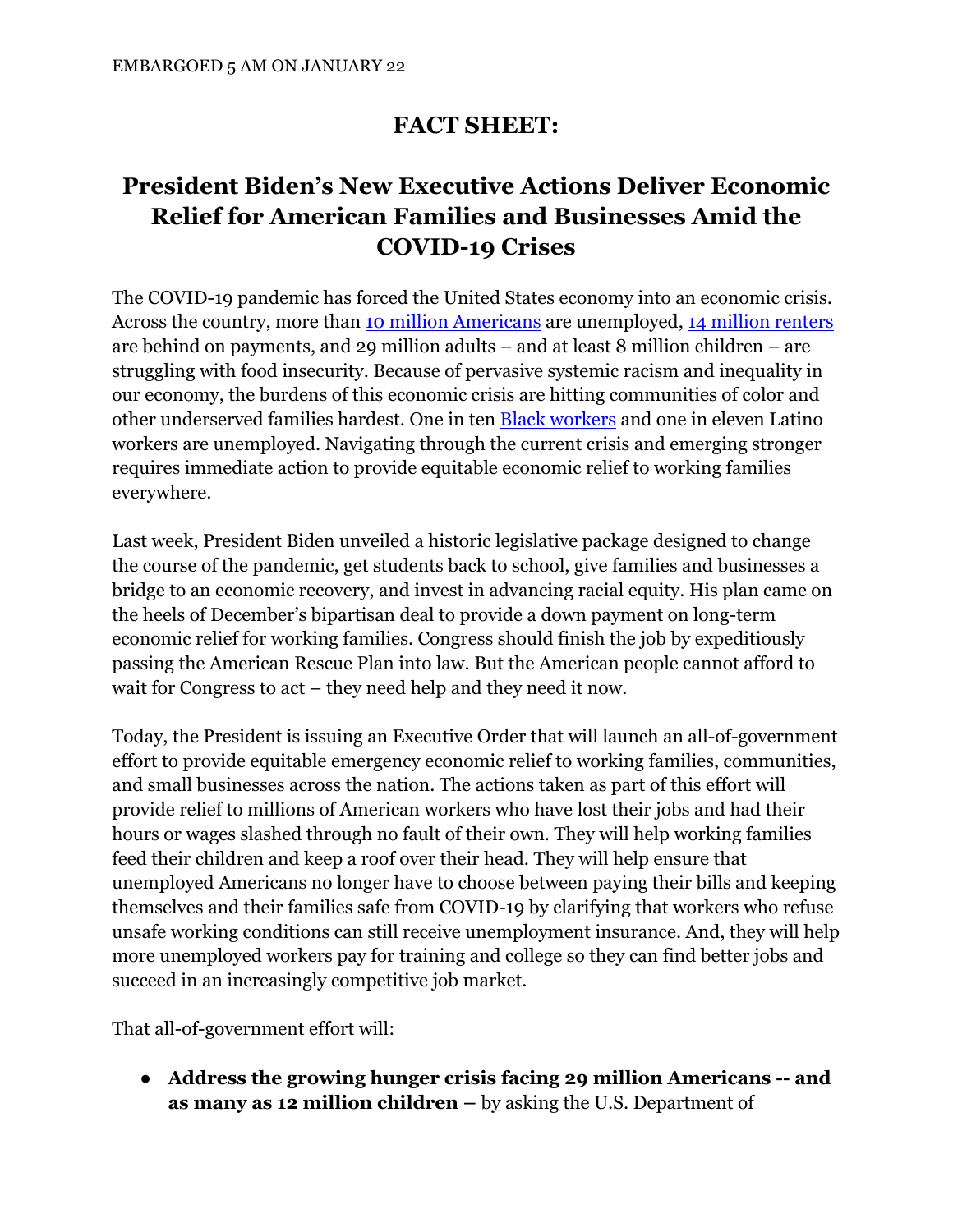Agriculture to consider expanding and extending federal nutrition assistance programs.

- **Ensure equitable and effective delivery of direct payments -- by asking the Treasury Department to consider changing its delivery structure**  and focus on getting relief to the 8 million Americans who still have not received the financial assistance to which they are entitled.
- **Help approximately 2 million veterans maintain their financial footing** by asking the U.S. Department of Veterans Affairs to consider pausing federal collections on overpayments and debts.
- **Help ensure that unemployed Americans no longer have to choose between paying their bills and keeping themselves and their families safe from COVID-19** by asking the U.S. Department of Labor to consider clarifying that workers who refuse unsafe working conditions can still receive unemployment insurance.
- **Enable effective and equitable distribution of government assistance**  by establishing an interagency benefit coordination structure.

While additional congressional action is urgently needed to help working families through the remainder of the crisis, these emergency measures are important steps to give millions of Americans real relief during the pandemic. This executive order, combined with the President's historic relief package and forthcoming jobs package will help Americans persevere through the pandemic and lay the foundation for a strong and equitable recovery. The President is also recommending immediate action to improve the wages, benefits, and bargaining rights of federal workers and contractors.

### **COVID ECONOMIC RELIEF EXECUTIVE ORDER**

**Address the Growing Hunger Crisis Facing 29 Million Adults -- And As Many As 12 Million Children.** Across the country **1** in 7 households, and more than 1 in 5 Black and Latino households, report that their household is struggling to secure the food they need. In December, Congress bolstered food assistance programs and provided new funding for food banks and school and child care meals. But these measures alone will not solve the growing hunger crisis in America. As part of his American Rescue Plan proposal, President Biden is calling on Congress to provide additional support to ensure that all Americans, regardless of background, have access to healthy, affordable groceries by extending the 15% Supplemental Nutrition Assistance Program (SNAP) benefit increase, investing \$3 billion to help women, infants and children get the food they need, and other key steps. The President is also asking the U.S. Department of Agriculture (USDA) to consider taking the following steps to provide nutrition assistance to working families, including to: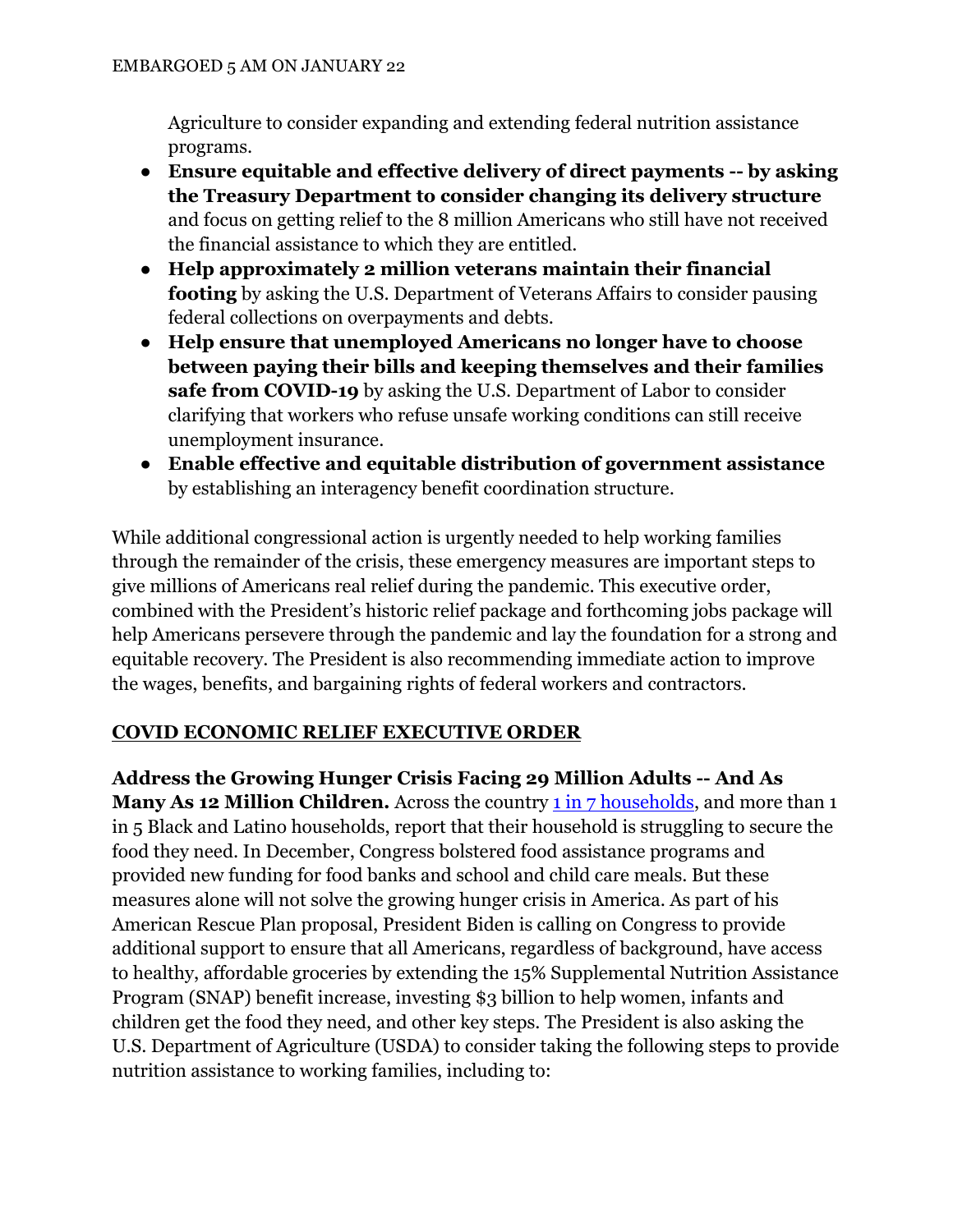- **Increase access to nutritious food for millions of children missing meals due to school closures.** Established under Families First Coronavirus Response Act, the Pandemic Electronic Benefits Transfer (P-EBT) connects lowincome families with kids with food dollars equivalent to the value of the school meals missed due to COVID-related school closures. To date, the program has only allowed P-EBT benefit amounts up to \$5.70 per child per school day and many households have had trouble claiming benefits. To address these concerns and expand needed relief, the President is asking USDA to consider issuing new guidance increasing P-EBT benefits by approximately 15% to accurately reflect the costs of missing meals and make it easier for households to claim benefits. For instance, this action could provide a family with three children more than \$100 of additional support every two months.
- **Allow larger emergency Supplemental Nutrition Assistance Program allotments for the lowest-income households.** Congress authorized emergency increases to SNAP benefits to help address food insecurity during the pandemic. So far, those benefit increases have not been made available to all of the lowest income households. USDA will consider issuing new guidance that would allow states to increase SNAP emergency allotments for those who need it most. This would be the first step to ensuring that an additional [12 million](https://www.americanprogress.org/issues/poverty/news/2020/07/28/488085/12-million-people-excluded-emergency-increases-snap-benefits/)  [people](https://www.americanprogress.org/issues/poverty/news/2020/07/28/488085/12-million-people-excluded-emergency-increases-snap-benefits/) get enhanced SNAP benefits to keep nutritious food on the table.
- **Update food assistance benefits to reflect the true cost of a basic healthy diet.** More than [40 million Americans](https://www.cbpp.org/research/poverty-and-inequality/tracking-the-covid-19-recessions-effects-on-food-housing-and) count on SNAP to help put food on the table. Currently, however, USDA's Thrifty Food Plan, the basis for determining SNAP benefits, is out of date with the economic realities most struggling households face when trying to buy and prepare healthy food. As a result, the benefits fall short of what a healthy, adequate diet costs for many households. Therefore, as directed by the 2018 Farm Bill, the President will ask USDA to consider beginning the process of revising the Thrifty Food Plan to better reflect the modern cost of a healthy basic diet.

**Ensure Equitable and Effective Delivery of Direct Payments.** As the President fights to get Americans the full \$2,000 in direct payments they deserve, his administration is also working to ensure that all those who are eligible receive their full payments. Many Americans faced challenges receiving the first round of direct payments and as many as eight million eligible households did not receive the payments issued in March. In December, Congress passed legislation that would provide Americans with \$600 in stimulus. The President's American Rescue Plan proposes an additional \$1,400 per-person payments to ensure that households get the support they need to help pay bills, put food on the table, and support small businesses and their communities. While Treasury and career staff at the IRS have worked tirelessly to deliver two rounds of payments in the midst of a pandemic, the work is far from over. To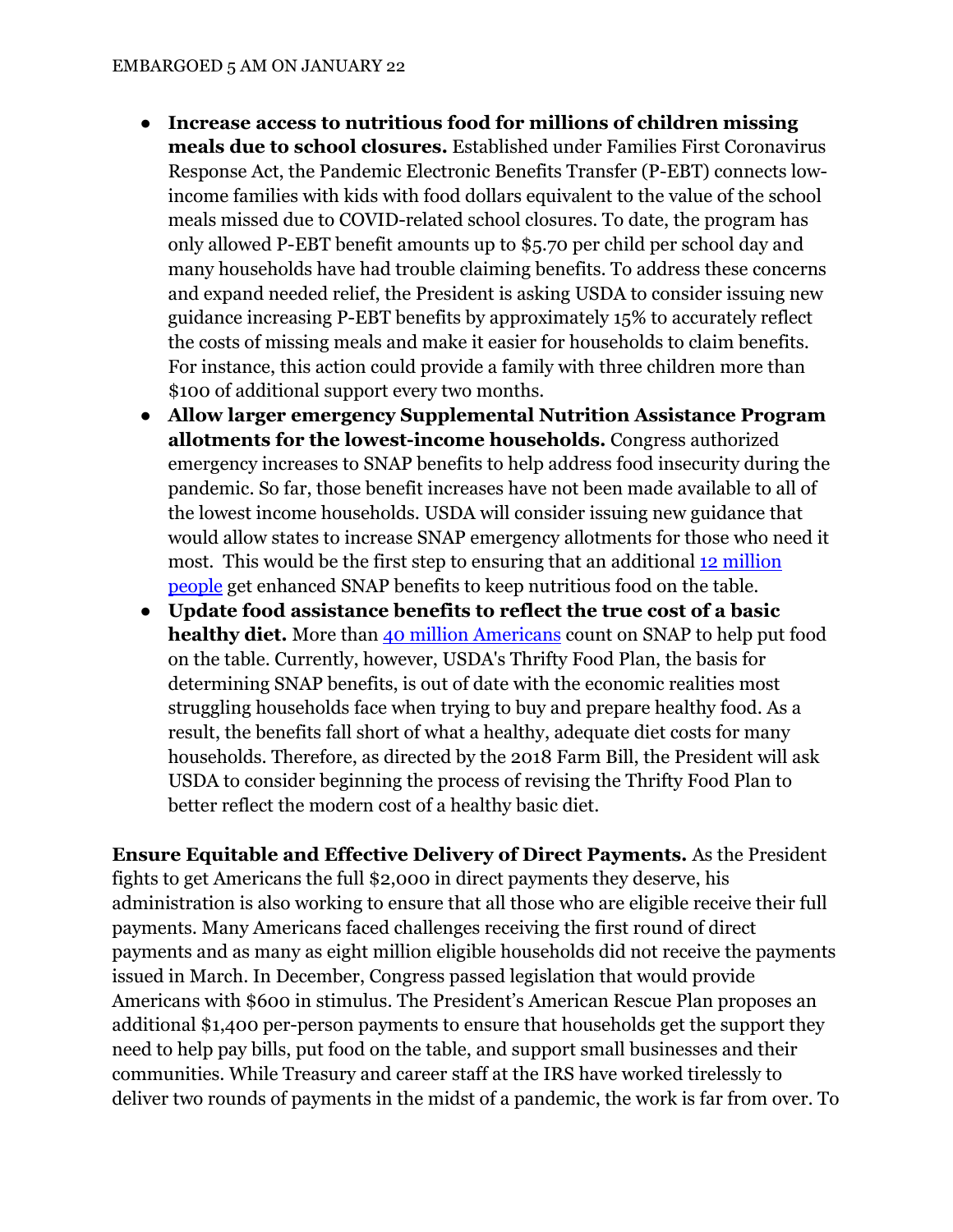ensure equitable and effective delivery of direct payments and focus on getting relief to eligible individuals who have not received the financial assistance to which they are entitled, the President is asking the Department of Treasury to consider taking a series of actions to expand and improve delivery of Economic Impact Payments including establishing online tools for claiming their payments, working to make sure that those who have not yet accessed their funds get the relief they deserve, and analyzing unserved households to inform additional outreach efforts.

**Guarantee that No American Has to Choose Between Paying Their Bills and Keeping Themselves and Their Families Safe from COVID-19**. In 2019, [43% of](https://news.gallup.com/poll/269003/households-report-preexisting-conditions.aspx)  [American households](https://news.gallup.com/poll/269003/households-report-preexisting-conditions.aspx) reported having at least one member with pre-existing conditions, many of whom may have a heightened risk of serious illness or death if they contract COVID. President Biden believes that workers should have the right to safe work environments and that no one should have to choose between their livelihoods and their own or their families' health. As one of many measures to help keep workers and their families' safe throughout the pandemic, the President is asking the Department of Labor to consider clarifying that workers have a federally guaranteed right to refuse employment that will jeopardize their health and if they do so, they will still qualify for unemployment insurance.

### **Help Families, Workers and Small Businesses Access Relief Resources Quickly, Easily and Equitably through Coordinated Benefit Delivery Teams.**

During the pandemic government programs have provided much needed support to help tens of millions of Americans pay rent, mortgages and other bills, get the food they need, and access healthcare. However, critical support does not always reach the people who need it: families struggle to navigate complicated eligibility rules while [over 20%](https://www.eitc.irs.gov/eitc-central/participation-rate/eitc-participation-rate-by-states) of Earned Income Tax Credits go unclaimed; [many small businesses in communities of](https://www.brookings.edu/research/new-data-shows-small-businesses-in-communities-of-color-had-unequal-access-to-federal-covid-19-relief/)  [color](https://www.brookings.edu/research/new-data-shows-small-businesses-in-communities-of-color-had-unequal-access-to-federal-covid-19-relief/) cannot easily access loans; and according to one survey [less than 40%](https://www.hks.harvard.edu/faculty-research/policy-topics/poverty-inequality-opportunity/only-one-quarter-service-sector?utm_medium=socialmedia&utm_source=hkslinkedin) of service workers who were laid off or furloughed at the height of pandemic closures actually received timely unemployment benefits due to system failures as applications surged. At the same time, an estimated [47% of children](https://www.cbpp.org/research/poverty-and-inequality/tracking-the-covid-19-recessions-effects-on-food-housing-and) live in households that have trouble covering usual expenses such as food, housing, and medical care. The stakes are too high and too many families are in need for people not to get the relief that they are entitled to. The Biden-Harris Administration is establishing a network of benefit delivery teams and a coordination structure across federal and state administered programs to reduce the time and burden to access urgent support that provides greater stability and builds towards an equitable recovery.

#### **PROTECTING AND EMPOWERING FEDERAL WORKERS AND CONTRACTORS**